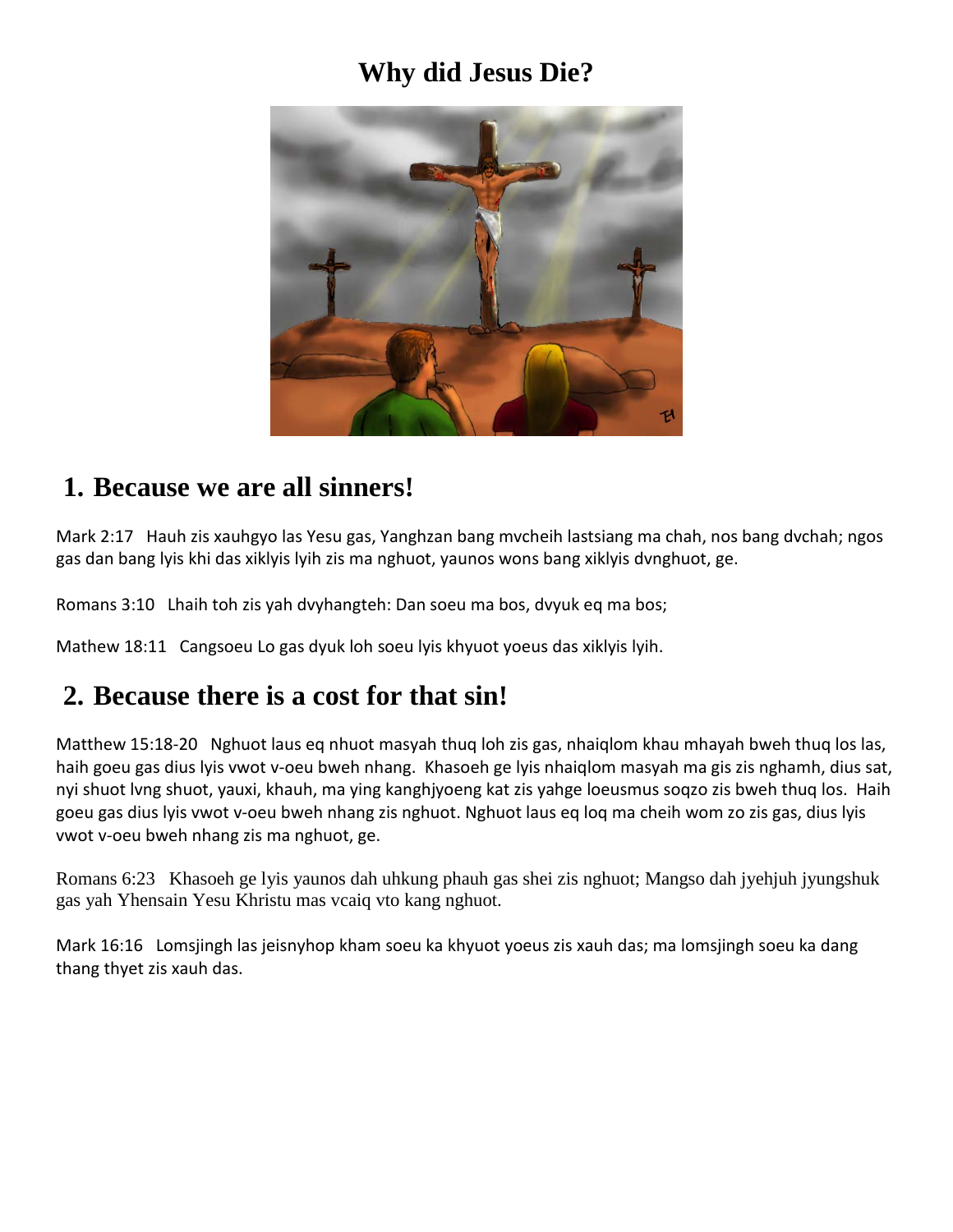

**There is a cost for that sin!**

# **3. Because Jesus died and paid for our sins on the cross!**

Matthew 1:21 Nyang gas yukgis lo khoeu los das, nvng gas nyah nyings lyis Yesu oen yoh nyhink dyei das: khasoeh ge lyis, nyah vnyau vshih lyis nyamoq dah yaunos masyah khyuot yoeus das.

Romans 5:8 Nghuot laus eq yang yaunos dap bang nghuot joq shih lyis, Khristu gas yah nyhenshang shei kham yvmvyah, Mangso ka nyah jyetdap cho lhyi, yah jyank mas dede Chixoeuq goeus.

John 3:16 Khasoeh ge lyis nyang lyis 4 lomsjingh bang dvnganhmoq gas dyoqbis zis ma xauh, vcaiq vto kang yoh das xiklyis, Mangso ka nyah Loteh lyis dyei tyamp shoq mungkvn lyis jyetdap.

Mathew 18:11 Cangsoeu Lo gas dyuk loh soeu lyis khyuot yoeus das xiklyis lyih.

# **4. Salvation is a free gift, not by good works. You must take God's word for it, and trust Jesus alone!**

Acts 4:12 Hank masyah eq khyuot yoeus cho ma bos lo: khasoeh ge lyis khyuot yoeus zis xauh das xiklyis maukhung o mha cangsoeu dius lyis dyei dah nyings gohtoeu ma bos lo, ge.

Ephesians 2:8-9 Khasoeh ge lyis namoq gas lomsjingh gvng mas Mangso dah jyehjuh yah kyingh namoq khyuot yoeus zis xauh. Houka namoq yomkat las ma nghuot, Mangso dah jyehjuh jyungshuk dvnghuot. Namoq zwi khank dah muhzoh gvng mas ma nghuot, Mangso dah jyungshuk dvnghuot. Housoeh las hank eq khwank chank ma bos.

Titus 3:5 Yang gas khyuot yoeus zis xauh goeus. Hauh zis gas yvnyang kuot dah gis muhzoh gvng mas ma nghuot, nyah nhaiqnyen jyehjuh gvng mas dvnghuot. Hauh jyehjuh gas Gyingshang Dyos masyah jeis yah doms khoeu lha kang saiq xauh yoeus cho nghuot.

### **5. We must put our faith and trust in Christ alone!**

Mark 9:23 Yesu nyang lyis taiq zis gas, Nvng yoh bweh lyis oen chamus sang! Lomsjingh soeu xiklyis dvnganh yah yoh bweh, ge.